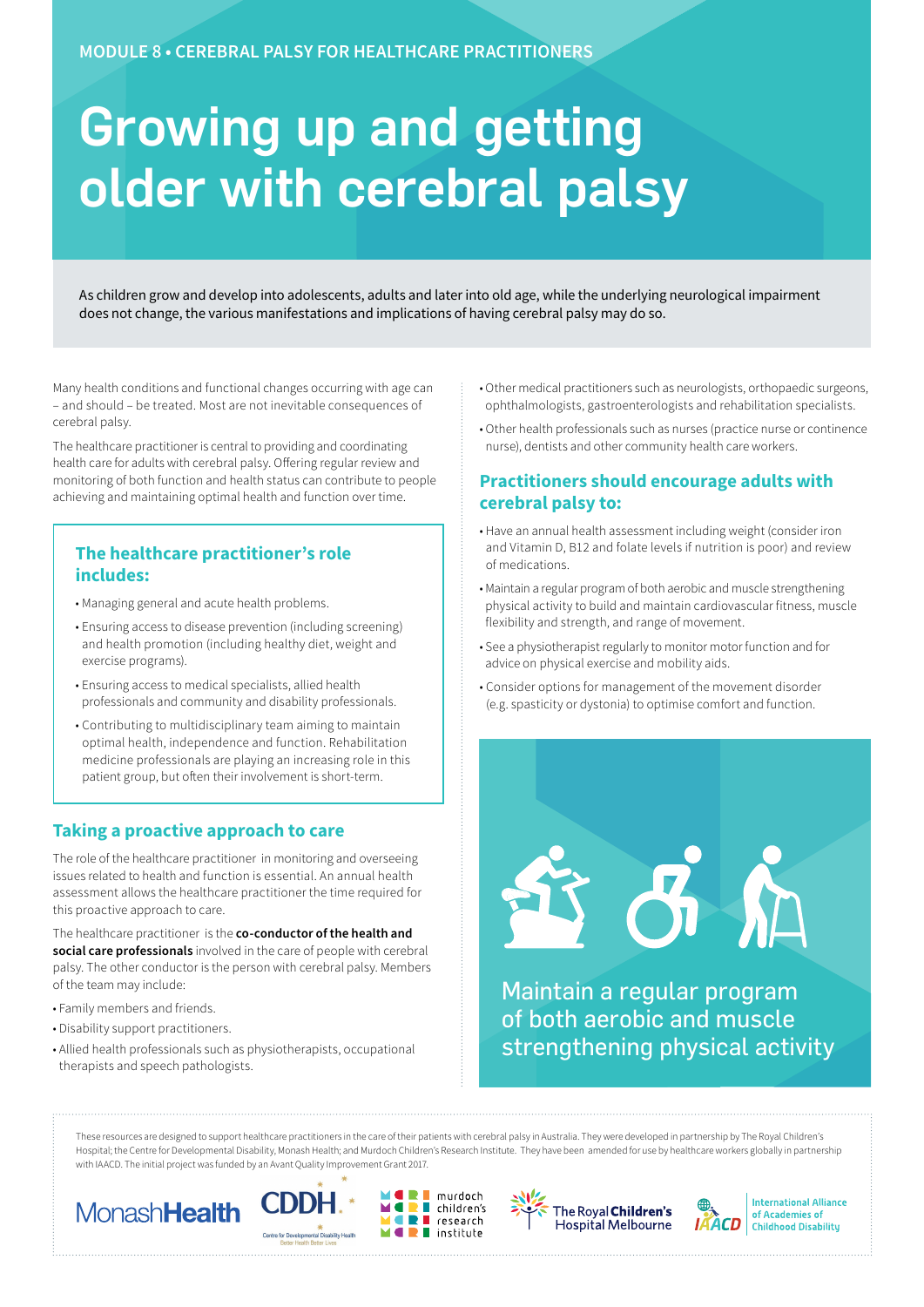- See an occupational therapist regularly for advice on postural support and seating and to optimise upper limb function. People who use a wheelchair need expert attention to their seating and posture control. This is essential for their comfort and upper limb function, and minimises further deterioration in posture and the likelihood of developing pressure injuries. Occupational therapists may also make recommendations about home adaptations and environmental controls.
- Encourage participation in community activities for physical activity, social engagement, social connection and intellectual stimulation.
- Use available home supports and personal care assistance if required.

#### **Assessment**

#### **In your assessment consider:**

- Those conditions that are common in anyone else of that age and gender.
- Those conditions more likely to occur in people with cerebral palsy.
- Health promotion and disease prevention.

#### **Helpful resources include:**

- The RACGP Guidelines for Preventive Activities in General Practice [https://www.racgp.org.au/download/Documents/](https://www.racgp.org.au/download/Documents/Guidelines/Redbook9/17048-Red-Book-9th-Edition.pdf) [Guidelines/Redbook9/17048-Red-Book-9th-Edition.pdf](https://www.racgp.org.au/download/Documents/Guidelines/Redbook9/17048-Red-Book-9th-Edition.pdf)
- Management Guidelines in Developmental Disability <https://tgldcdp.tg.org.au/index>

## **Health promotion and disease prevention**

**Health promotion** is just as important as for any other patient, including maintenance of:

- Healthy weight;
- Healthy diet; and
- Regular exercise.

Referral to a dietitian and/or physiotherapist may be an important part of addressing these needs.

**Immunisation** status should be reviewed each year and people with a susceptibility to chest infections benefit from influenza vaccination.<sup>1</sup> Pneumococcal and Covid vaccinations may also be indicated.

Mental health problems are easily overlooked. Psychotic illnesses, mood disorders and anxiety are all more common in people with cerebral palsy. Enquire about sleep problems, lack of appetite and fatigue. Whilst these symptoms can be related to a physical illness, they are also common features of depression.

## **Cancer screening**

Access to any National Cancer Screening Programs for cervical, breast and bowel cancer is the right of every person. People with cerebral palsy may need their healthcare practitioner to educate, remind, advocate and assist with the arrangements for the testing required. for instance, people with cerebral palsy may not receive an invitation for national screening programs. Their routine health needs may not be perceived as a priority.

## **Changes in function over time**

#### **Alterations in function over time may occur because of:**

- **Musculoskeletal changes:** People with cerebral palsy have disorders of movement that put unusual stress on muscles, bones and joints.
- Over time, this increased physical wear and tear is associated with muscle fatigue, weakness, strains and sprains, joint deterioration and arthritis. Contractures, joint subluxation or dislocation may also be present and worsen with age. Back pain (particularly in those with scoliosis) may be a particular concern.
- In turn, this often leads to premature decline in physical function that may begin as early as the person's twenties and thirties.
- The associated pain, fatigue and weakness affect independence, participation, and wellbeing.
- Osteoporosis is more common in people who do not weight bear and may predispose to pathological fractures.
- **Neurological changes:** People with cerebral palsy who have epilepsy may have changes in their seizure types, patterns and medications over time, which may impact on function and participation.

#### **• Weight gain or loss:**

- Significant weight gain may make it more difficult for someone with reduced muscle strength to move around independently. It may also be more difficult for those providing personal support.
- Significant weight loss may reflect difficulties in chewing and swallowing and may be associated with nutritional deficiencies, which may impact on health and function. Weight loss may also herald serious disease, as in anyone of a similar age and gender. Oesophageal cancer is more common in people with cerebral palsy because of chronic reflux oesophagitis.



As all of us age, we are more likely to develop health issues, and this is no different for people with cerebral palsy. Regular review of cardiovascular, genitourinary, neurological and other systems is required to ensure timely interventions.

CEREBRAL PALSY FOR HEALTHCARE PRACTITIONERS • MODULE 8 • GROWING UP AND GETTING OLDER WITH CEREBRAL PALSY CP\_Fact\_Sheet8\_IAACD\_Growing\_Up\_Getting\_Older